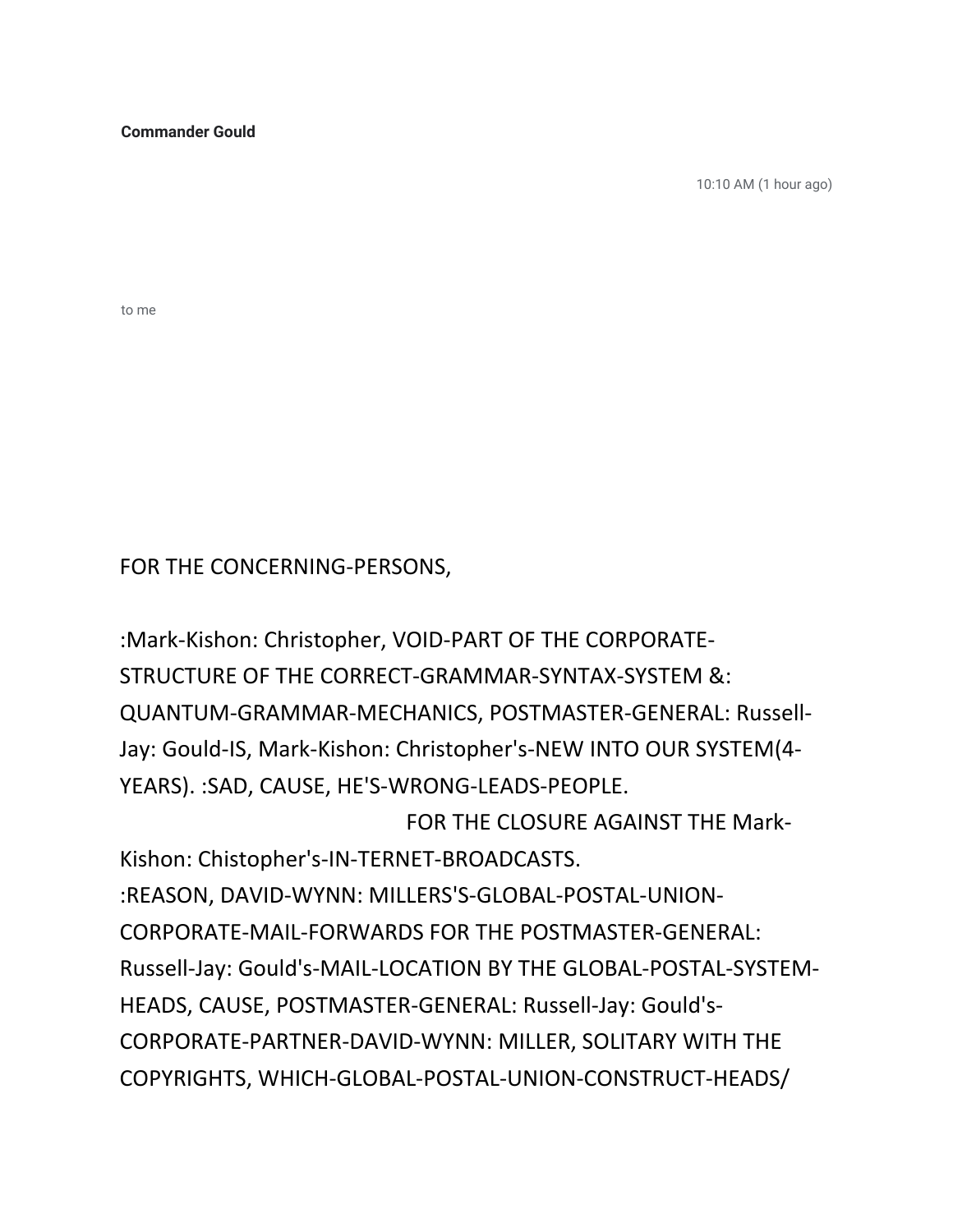PLOYEES/POSTMASTER/SHAREHOLDERS-WERE-PART OF THE COPYRIGHT-CLOSURE-MEETING AT THE *UNIVERSAL POSTAL UNION- ~BERNE-~SWITZERLAND-~18-~JUNE-2003-CORPORATE-*MEETING BETWEEN THE UNIVERSAL POSTAL UNION-SHAREHOLDER-*HEADS &:* GLOBAL-POSTAL-UNION-HEADS-POSTMASTER-DAVID-WYNN: MILLER &: POSTMASTER-GENERAL: Russell-Jay: Gould. :NOTE: CORPORATE-PARTNERS IN A BUSINESS, WHEN, ONE-PASSES, OTHER-GETS-MAIL/DUTIES &: CONTINUE-CORPORATE-CONSTRUCT-BUSINESS-DUTIES, ITS-NOT-GRAVE-ROBBING, WHEN, FORENSICS-SHAREHOLDER-MEETINGS-PRIOR-COMMITS-CORPORATE-PERFORMANCES, ITS, CORPORATE-BUSINESS.

:SAD, Mark-Kishon: Christopher-PUBLISHES IN HIS SEMINARS/ BROADCASTS/FACEBOOK WITH HIS PUBLIC-CLOSURES AGAINST THE GLOBAL-POSTAL-SYSTEM-CORPORATE-BUSINESS-STRUCTURES-TREATY-METHODS &: DOESN'T-COMPREHEND-BUSINESS-STRUCTURES. **IS** FOR THE HOW-CAN OF A COLLECT-MONEY WITH THE PUBLIC-CITIZENS BY THE Mark-Kishon: Christopher, WHEN, HIS-PERFORMANCE-SHOWS, HE'S-VOID-KNOWLEDGE OF THE HOW-CORPORATE-BUSINESS-WORKS WITH THE PUBLIC-SEMINARS/IN-TERNET-BROAD-CASTINGS/ FACEBOOK BY THE Mark-KishonL Christopher? **IS** FOR THE PUBLIC-GLOBAL-CITIZENS OF THE DOING-DUE-DILIGENCE WITH THE Mark-Kishon: Christopher's-PUBLIC-PERFORMANCES/FALSE-CLAIMS BY THE PUBLIC-GLOBAL-CITIZENS?

:Mark-Kishon: Christopher-WRONG, CAUSE, DAVID-WYNN: MILLER'S-BLUE-INK/THUMBPRINT-VACANT IN HIS DAVID-WYNN: MILLER'S-